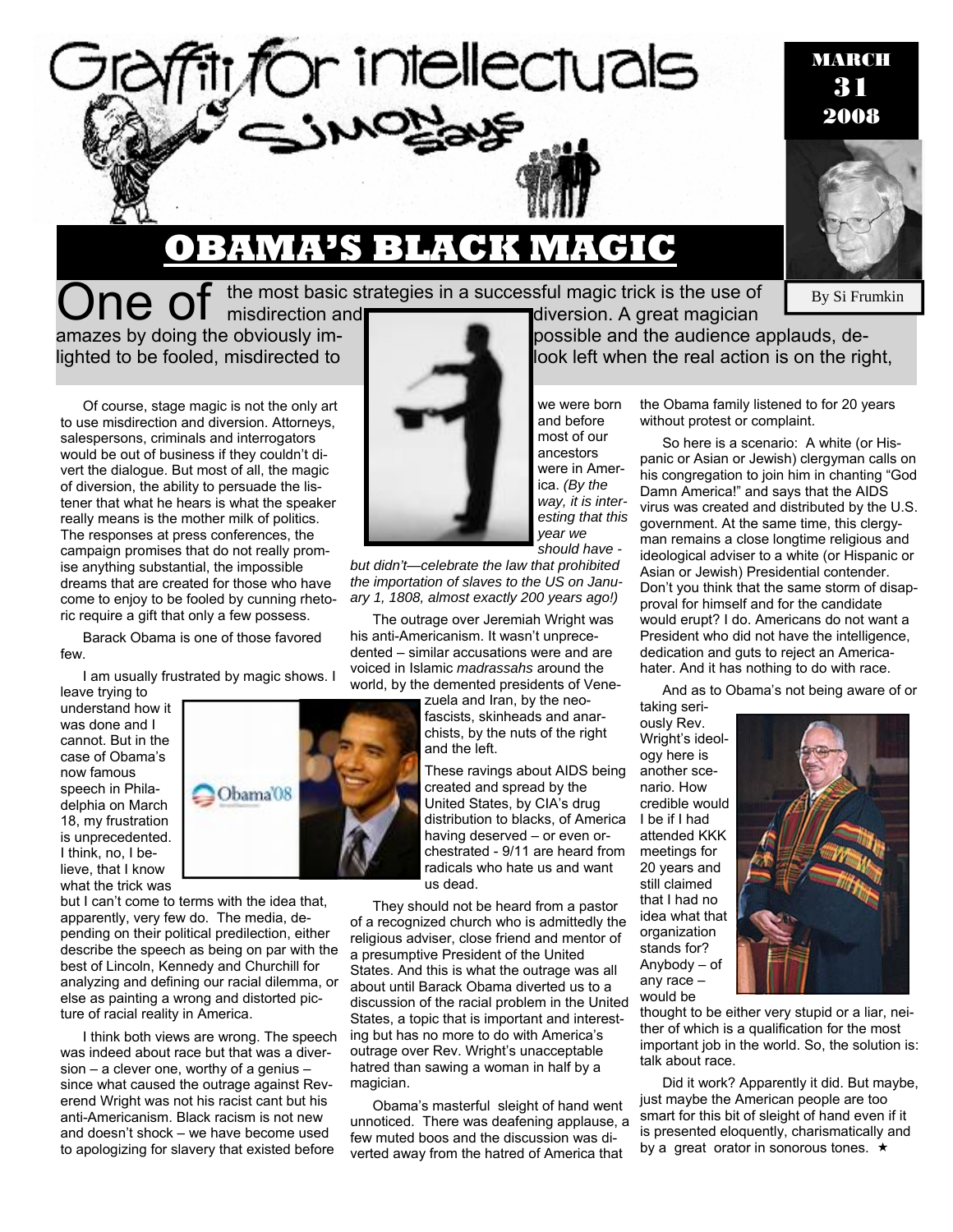## **HOW I SPENT THREE WEEKS AT AN ARMY BASE or HOW I DIDN'T GET TO BE THE ISRAELI KILROY - Part 3**

Kilroy was probably the most famous American soldier during World War II. He was totally anonymous. No one knows who he was or how the whole thing started, but anywhere that American soldiers went there was always a wall with a picture of a pair of hands and a face peeking over a wall and the inscription "Kilroy was here!" You never heard of it? Well, go to Google and on "Images" punch in "Kilroy was here". You'll get over 30 pages!

 Now that I was going to Israel, as a volunteer, I was seriously thinking of becoming the Israeli Kilroy. We were told that we were going to repairing tanks in the Negev and I was secretly going to write on a tank – with pink paint – "Frumkin was here!" Then, I thought, someone else may do the same thing and who knows, the thing would spread.

Childish? Of course, but I was going to do it anyway. Still, as it turned out we had nothing to do with tanks at all. The army base where we were sent was a place where, in the words of the base commander, colonel Yossi, medical supplies were "refreshed". He briefed us the day after we arrived and when he saw us looking puzzled he explained that we would be unpacking medical supplies returned from bases all over Israel, checking them for expiration dates or damage, and, if needed, replacing the old stuff with new so it would be



**Shower room. The unisex toilet on the right.** 

shipped back "refreshed". Some of the stuff we replaced was more than old – it was practically ancient. There were even boxes of bandages that had been issued to the British army stationed in Palestine in 1943 – 50 years ago! Never mind, if the wrapping was intact they would go into the "refreshed" pile and go back to the troops.

 Colonel Yossi was a very charming man. He told us that he was eager to solve any problems we may have and that we shouldn't hesitate in coming to him for help, any help at all. (l never learned his last name. The

Israeli army is not a very formal organization. All privates call their officers by their first names and l never saw anyone salute anybody. On our last day there the volunteers assembled in a small hall where we were going to be given certificates, pins and a farewell speech. When the colonel came in, wise guy that l am, l jumped up and yelled 'Attenhut!" at



the top of my lungs. All volunteers stood up as the colonel walked to the podium, a look of utter confusion on his face. Helplessly he waved for us to sit down. "Thank you," he said. "This never happened to me before.')

Colonel Yossi told us how proud he was

to have these really nice quarters for us. "This year you have floors and ceilings," he said. When someone asked what it was that the volunteers had last year instead of floors and

**Egyptian (Soviet) tank** 

ceilings he grimaced. "Don't ask," he said. Actually the rooms were clean and looked brand new. The walls were corrugated metal, the floors were linoleum, the bunks for the 5 of us in the room

> were narrow metal frames supporting a sheet of canvas topped with foam rubber. The heat was supplied by a tiny table top electric heater that had two coils but only the top one worked. After the first freezing night we complained

and were issued one more blanket and a replacement heater - it also had two coils but this time only the bottom one worked so we still froze but after a few days the weather improved, the nights got warmer and we stopped complaining.

 "There is a problem with the showerheads and with hooks in the walls of the

room," I said to colonel Yossi. "What's the problem?" he said. "There aren't any," I said.

 The barracks with the washrooms and toilets were about 150 yards from our barracks. Inside the sinks had one faucet only - cold - but the showers were designed for both hot and cold water. The problem was that someone had stolen the showerheads and the hot water heater was

broken so all we had were pipes pouring cold wa-

ter all over the room. The walls of our sleeping quarters were virginally white - no nails, no hooks, no place to hang anything. Our stuff was piled on the floor and in the tiny

 "I am glad you told me," said colonel Yossi. "It will all be taken care of. As soon as possible."

square footlockers at each bed.

A week later I took a showerhead from the home of my nephew and screwed it on the pipe coming out of the wall. It was an instant success - there were lines in front of it every morning. I asked colonel Yossi if he would consider putting up a plaque: "Showerhead

Donated to the Israeli Defense Forces by the Frumkin Family", but he didn't feel this was appropriate.

The closest we came to a tank was when we went to the Israeli tank museum at Latrun. There was always a guard watching us and so I never had a chance to

write my name on a captured Egyptian or Syrian tank. I guess I'll never be the Israeli Kilroy. @





**Colonel Yossi**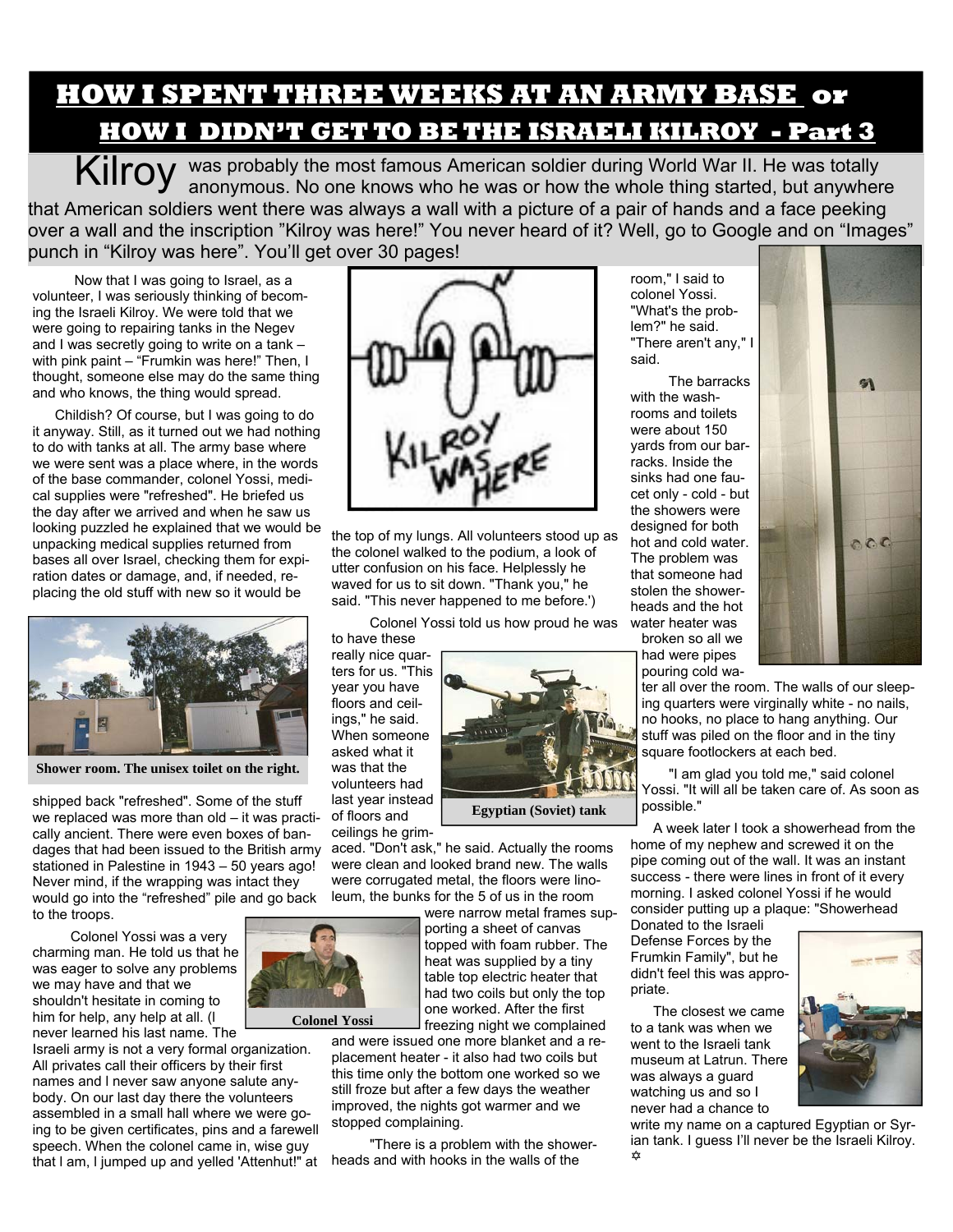## **THE REAL WORLD THREAT: CLIMATE ALARMISTS**

By Vaclav Klaus, President of the Czech Republic, March 12, 2008 From speech at the International Conference on Climate Change, 3/4/08, New York *You probably didn't know about the conference—It was largely ignored by our media.* 

A few weeks ago I gave a speech at an official gathering at Prague Castle commemorating the 60th anniversary of the 1948 communist putsch in the former Czechoslovakia. One of the arguments of my speech, quoted in all the leading newspapers in the country the next morning, went as follows: Future dangers will not come from the same source. The ideology will be different. Its essence will nevertheless be identical: the attractive, pathetic, at first sight noble idea that transcends the individual in the name of the common good, and the enormous self-confidence on the side of its proponents about their right to sacrifice the man and his freedom in order to make this idea reality. What I had in mind was, of course, environmentalism and its present strongest version, climate alarmism.

As an economist, I have to start by stressing the obvious. Carbon dioxide emissions do not fall from heaven. Their volume (ECO2) is a function of gross domestic product per capita (which means of the size of economic activity, SEA), of the number of people (POP) and of the emis-

sions intensity (EI), which is the amount of CO2 emissions per dollar of GDP. This is usually expressed in a simple relationship: ECO2 = EI x SEA x POP. What this relationship tells is simple: If we really want to decrease ECO2 we have to either stop the economic growth and



thus block further rise in the standard of living, stop the population growth, or make miracles with the emissions intensity.

I am afraid there are people who want to stop the economic growth, the rise in the standard of living (though not their own) and the ability of man to use the expanding wealth, science and technology for solving the actual pressing problems of mankind, especially of the developing countries. This ambition goes very much against past human experience which has always been connected with a strong motivation to better human conditions. There is no reason to make the change just now, especially with arguments based on such incomplete and faulty science. Human wants are unlimited and should stay so. Asceticism is a respectable individual attitude but should not be forcefully imposed upon the rest of us.

I am also afraid that the same people, imprisoned in the Malthusian tenets and in their own megalomaniacal ambitions, want to regulate and constrain demographic development, which is something only the totalitarian regimes have until now dared to experiment with. Without resisting it we would find ourselves on the slippery road to serfdom. The freedom to have children without regulation and control is one of the undisputable human rights.

There are people among the globalwarming alarmists who would protest against being included in any of these categories, but who do call for a radical decrease in carbon dioxide emissions. It can be achieved only by means of a radical decline in the emissions intensity.

This is surprising because we probably believe in technical progress more than our opponents. We know, however, that such

emissions intensity is part of it) have never been realised in the past and will not happen in the future either. To expect anything like that is a nonserious speculation.

I recently looked at the European CO2 emissions data covering the period 1990-2005, the Kyoto protocol era.

You don't need huge computer models to very easily distinguish three different types of countries in Europe.

In the less developed countries, Greece, Ireland, Portugal and Spain, which during this period were trying to catch up with the economic performance of the more developed EU countries, rapid economic growth led to a 53 per cent increase in CO2 emissions. In

the post-communist countries, which went through a radical economic restructuring with the heavy industry disappearing, GDP drastically declined. These countries decreased their CO2 emissions in the same period by 32 per cent. In the EU's slowgrowing if not stagnating countries (excluding Germany where its difficult to eliminate the impact of the fact that the east German economy almost ceased to exist in that period) CO2 emissions increased by 4 per cent.

The huge differences in these three figures are fascinating. And yet there is a dream among European politicians to reduce CO2 emissions for the entire EU by 30 per cent in the next 13 years compared to the 1990 level.

What does it mean? Do they assume that all countries would undergo a similar economic shock as was experienced by the central and eastern European countries after the fall of communism? Do they assume that economically weaker countries

will stop their catching-up process? Do they intend to organise a decrease in the number of people living in Europe? Or do they expect a technological revolution of unheard-of proportions?

revolutions in economic efficiency (and countries is a powerful combination of irre-What I see in Europe, the US and other sponsibility and wishful thinking together with the strong belief in the possibility of changing the economic nature of things through a radical political project.

> This brings me to politics. As a politician who personally experienced communist central planning of all kinds of human activities, I feel obliged to bring back the already almost forgotten arguments used in the famous plan-versus-market debate in the 1930s in economic theory (between



Mises and Hayek on the one side and Lange and Lerner on the other), the arguments we had been using for decades until the moment of the fall of communism. The innocence with which climate alarmists and their

fellow-travellers in politics and media now present and justify their ambitions to mastermind human society belongs to the same fatal conceit. To my great despair, this is not sufficiently challenged, neither in the field of social sciences, nor in the field of climatology.

The climate alarmists believe in their own omnipotency, in knowing better than millions of rationally behaving men and women what is right or wrong. They believe in their own ability to assemble all relevant data into their Central Climate Change Regulatory Office equipped with huge supercomputers, in the possibility of giving adequate instructions to hundreds of millions of individuals and institutions.

We have to restart the discussion about the very nature of government and about the relationship between the individual and society. We need to learn the uncompromising lesson from the inevitable collapse of communism 18 years ago. It is not about climatology. It is about freedom. Ω